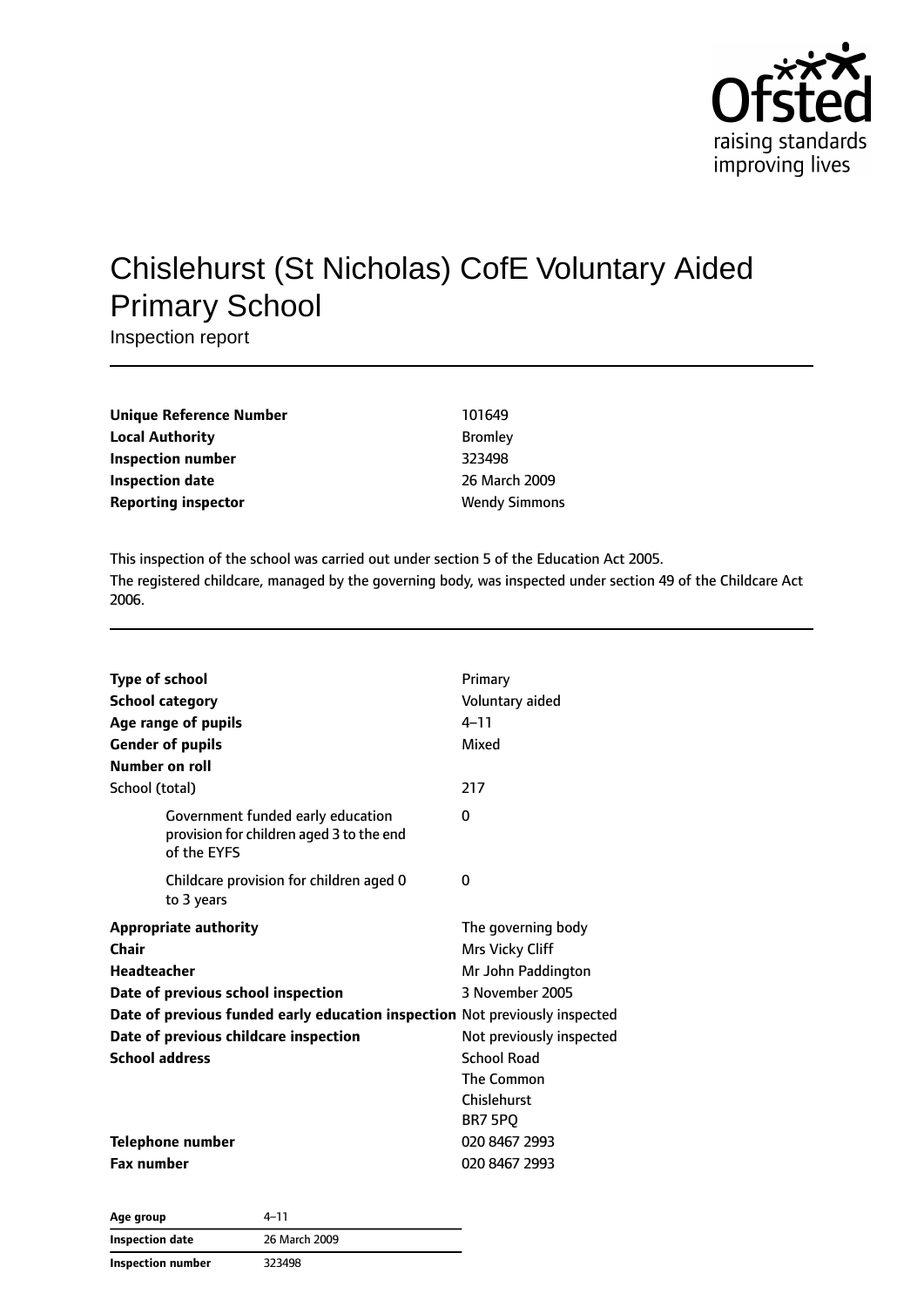© Crown copyright 2009

.

#### Website: www.ofsted.gov.uk

This document may be reproduced in whole or in part for non-commercial educational purposes, provided that the information quoted is reproduced without adaptation and the source and date of publication are stated.

Further copies of this report are obtainable from the school. Under the Education Act 2005, the school must provide a copy of this report free of charge to certain categories of people. A charge not exceeding the full cost of reproduction may be made for any other copies supplied.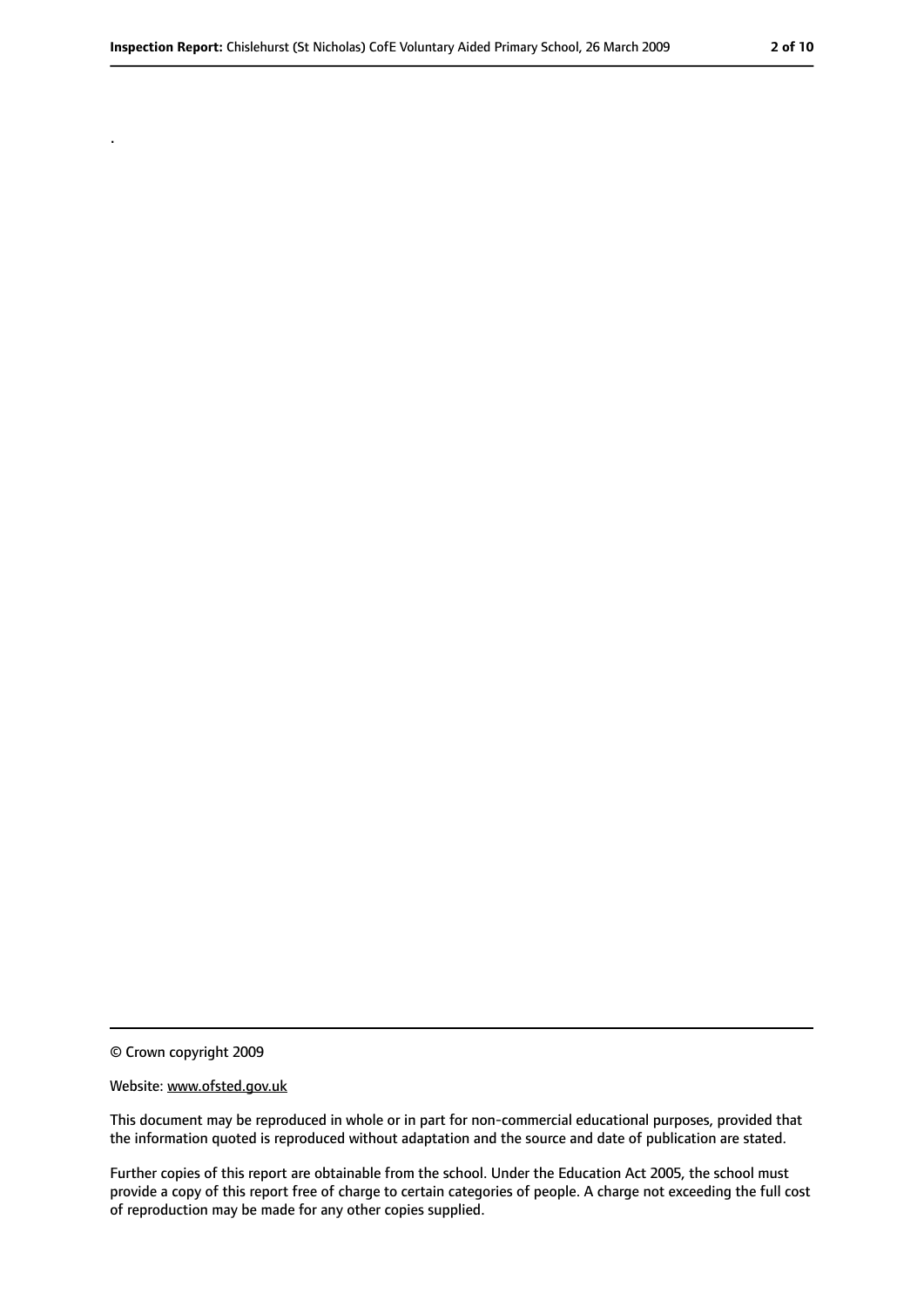## **Introduction**

The inspection was carried out by two Additional Inspectors. The inspectors evaluated the overall effectiveness of the school and investigated the following issues.

- Are the most able children sufficiently challenged in the Early Years Foundation Stage, especially in their writing, mathematical and creative development?
- How well is the school improving the teaching and learning of writing?
- Why do pupils reach very high standards in mathematics overall?
- Is the support for pupils who have learning difficulties and/or disabilities effective enough to ensure that they achieve as well as possible?

The inspectors gained evidence from lessons and from the school's own evaluations of its work. Discussions were held with staff, pupils and representatives of the governing body. A range of documentation was evaluated. Samples of pupils' work in English, mathematics and science were scrutinised and the views of parents were gathered from questionnaires. Pupils were observed during playtimes. Other aspects of the school's work were not investigated in detail, but the inspectors found no evidence to suggest that the school's own self-evaluations were not justified. These have been included, where appropriate, in this report.

### **Description of the school**

This is an oversubscribed school of average size. The school is situated on Chislehurst Common in several buildings, most of which are Victorian. The accommodation is very cramped and was never originally intended to educate over 200 pupils. The school has an Early Years Foundation Stage, which is made up of one Reception class. Pupils use the adjoining Common land, including one area known as 'The Pit' for sports and playtime activities.

The vast majority of pupils are from White British backgrounds. Very few speak English as an additional language. Only a small proportion of pupils have learning difficulties and/or disabilities. Where pupils do have particular difficulties, these mostly relate to behaviour, dyslexia or moderate learning difficulty.

## **Key for inspection grades**

| Grade 1 | Outstanding  |
|---------|--------------|
| Grade 2 | Good         |
| Grade 3 | Satisfactory |
| Grade 4 | Inadequate   |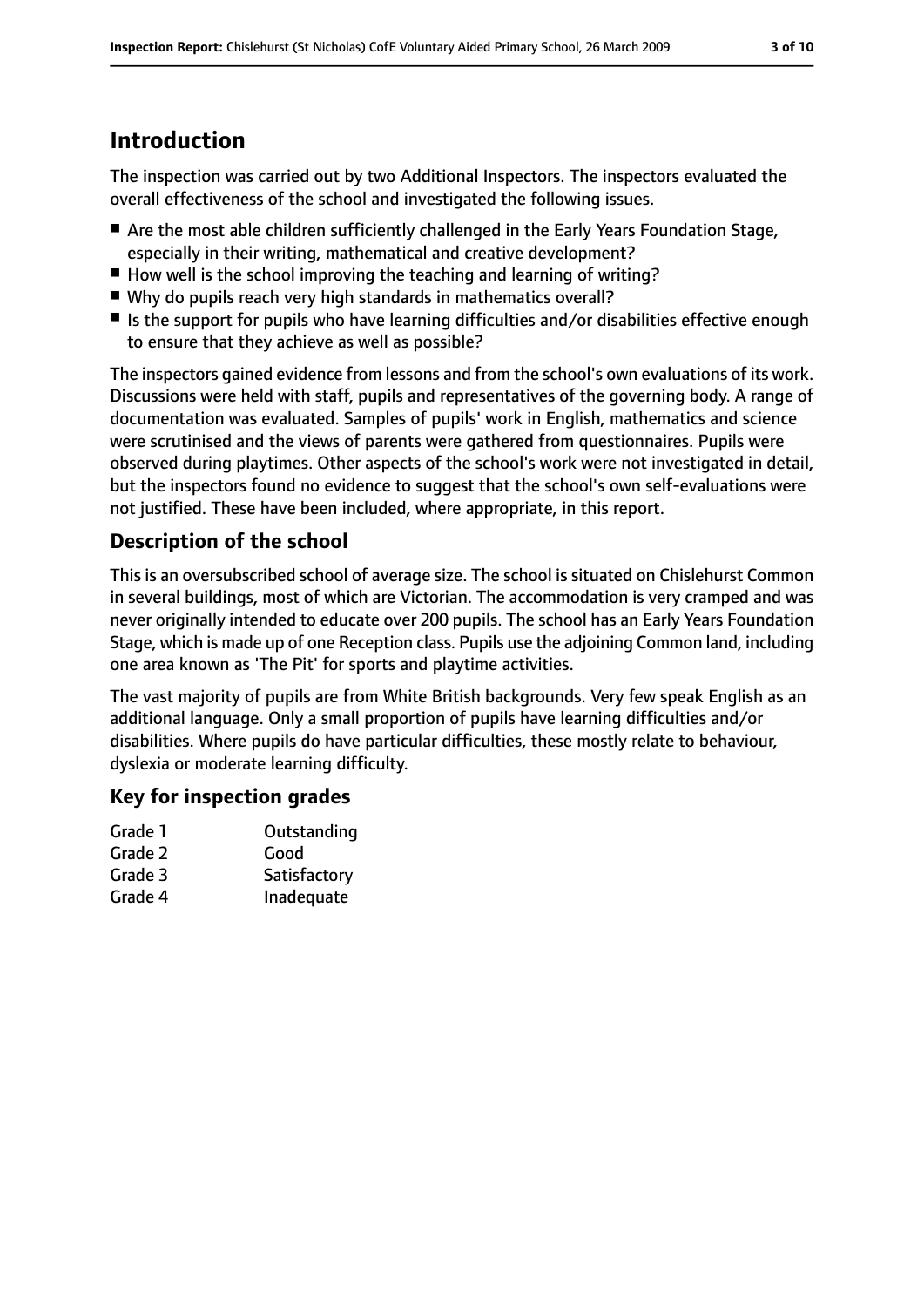## **Overall effectiveness of the school**

#### **Grade: 2**

Chislehurst (St Nicholas) is a good school. Pupils' personal development and their pastoral care are outstanding. This is evident in pupils' immense enjoyment of almost all aspects of school life. One pupil's words sum up the views of many when saying, 'I'm so happy here'. The school has an excellent family atmosphere and parents have great confidence in the school. They commented about the way that staff are really helpful and kind and as one said, 'Children are known personally and individually'. There is a very high regard for Christian values and pupils show great respect for different cultures and faiths. Pupils' behaviour is exemplary. Inspectors agree with governors when they said, 'Pupils develop into very well-rounded, confident individuals'. From pupils' higher than average starting points, and considering pupils' often considerable capabilities, their achievement is good. Pupils do especially well in English and mathematics, but, their achievement in science could be higher still.

Leadership and management are good. The headteacher and the deputy headteacher work well together, and with all other staff, and there is an outstanding sense of teamwork among dedicated staff and governors. As a result of careful evaluations, leaders know the strengths and areas for development in the school and there is a good capacity to develop further. Following a dip in standards in 2008, current pupils are securely on track to reach very high levels of attainment in 2009. This continues the trend for exceptionally high standards since 2005 by the end of Years 2 and 6.

The quality of teaching and learning is good. It is checked regularly by leaders when they sample pupils' work and evaluate lesson plans, although there is not enough monitoring of lessons, especially in science and in the Early Years Foundation Stage. Some teaching in English and mathematics is outstanding, and this contributes greatly to the very high standards reached in these subjects. The provision for pupils who have learning difficulties has been strengthened in the last three years. As a result, pupils are quickly identified for additional support and make good overall progress. The school employs additional help for pupils who have dyslexia and there are close links with external agencies for pupils who have behavioural difficulties.

Leaders have put effective strategies in place to improve the teaching of writing. The 'Super Write' activities are helping pupils to become very enthusiastic writers. As one pupil said, 'It's more challenging and really good'. Pupils spoke about being able to develop 'free thinking'; this was clearly evident in outstanding and highly moving poetry work in Year 6. Staff are currently working successfully to give pupils even more high-quality guidance about how to revisit, extend and improve their work. In mathematics, pupils do really well because they engage in a very wide variety of real-life and challenging problem-solving activities. Teachers skilfully help pupils to see the patterns within mathematics, which speeds up their understanding and skills, and pupils have very good opportunities to explain how they solve problems.

The headteacher agrees that the teaching and learning of science is an area for improvement, as pupils' independent thinking is not as well developed in this subject as it is in English and mathematics. Currently, pupils do not do enough scientific investigation work. As one pupil put it, 'We need a bit more interesting science', while another said, 'We need to get down deeper into science'. This is an important area for development in helping higher-attaining pupils, in particular, to achieve as well as they can. Pupils noted that they would like to use information and communication technology (ICT) more; for example, digital microscopes. There is an overuse of worksheets, which prevent pupils from expanding their knowledge and skills.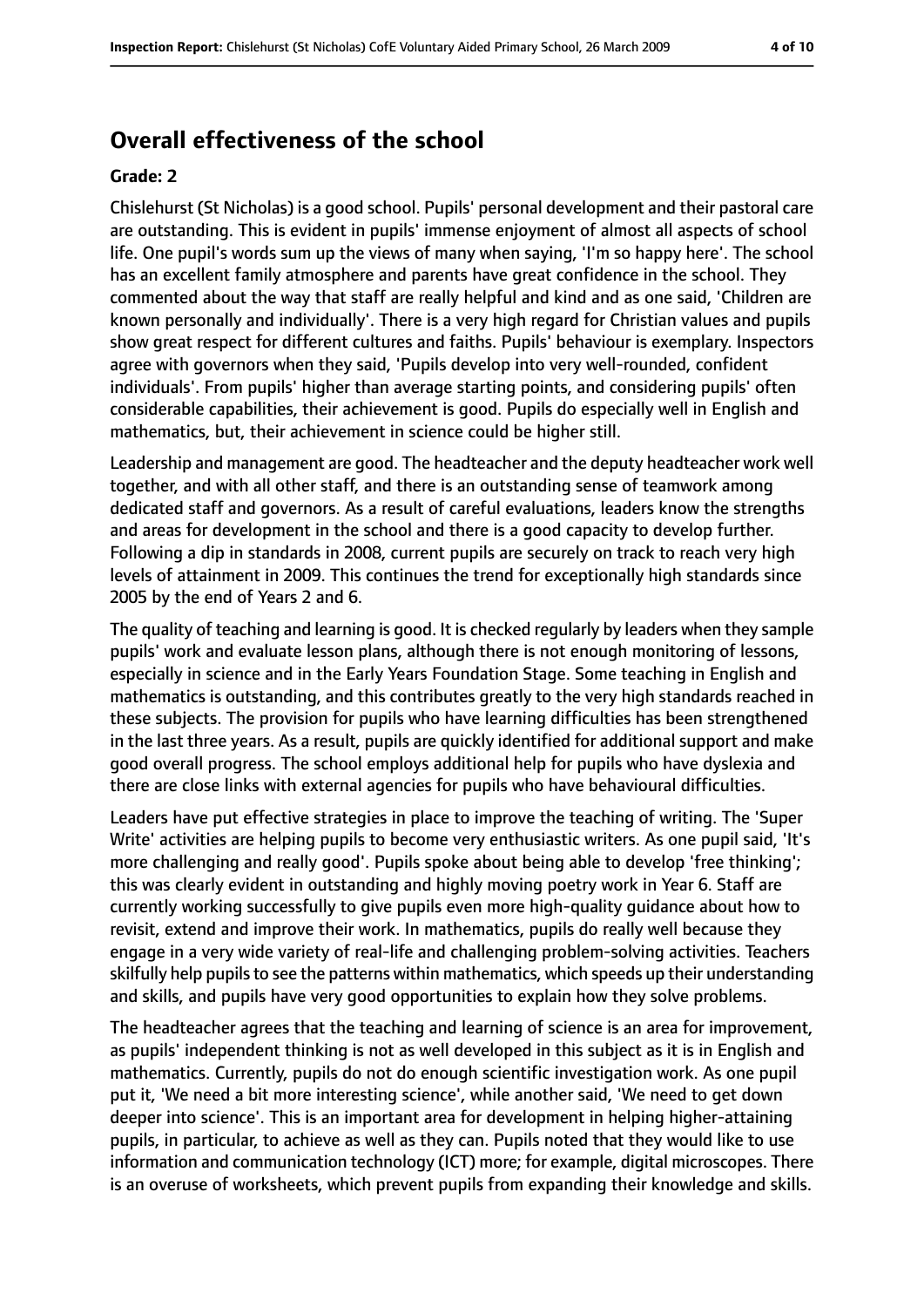The use of specialist staff, in sports for example, helps pupils to be fit, enthusiastic and skilled. The range of clubs is excellent and pupils value these greatly and, overall, the curriculum makes an impressive contribution to pupils' personal development and very high standards in English and mathematics. Nonetheless, there is more to do to develop investigative skills in science to help pupils to have the best possible basis for their future economic well-being. The curriculum helps pupils to know how to be safe in the world and inspires them to make an excellent contribution to the community. Pupils' musical work is of a very high standard as evident in their performance of 'Walking in the Air'. Pupils are very active in raising funds for charities and their enterprise skills are very good.

A few parents noted some concern about outside safety when pupils play in 'The Pit'. Parents can be assured that the school has carried out a thorough risk assessment in conjunction with the police. There is a clear policy for safety and the school regularly reviews this to ensure that daily supervision is consistently rigorous.

#### **Effectiveness of the Early Years Foundation Stage**

#### **Grade: 3**

The provision in the Early Years Foundation Stage has improved since the last inspection, reflecting good and clear leadership. There has been a radical overhaul in the planning, organisation and resources offered since the last inspection. Children now have far more opportunities to learn through play and investigation and enjoy the opportunities provided to choose activities for themselves, as well as engaging in focused activities with adults. The children are delightful, enthusiastic and very keen to learn. The behaviour of most is excellent and enhanced by the warm and caring relationships among staff and children. The care provided is good and the partnership with parents is well established. Parents say such things as, 'The start of our child's education has been a positive experience, and there is a lovely ethos'.

From children's often higher than expected starting points, they make satisfactory progress. The improving arrangements for assessing children's progress demonstrate good leadership and are helping standards to rise. By the end of the Early Years Foundation Stage, an increasing proportion of children exceed the goals expected, which is important considering their capabilities. This is most evident in their social skills, in their speaking, knowledge of letters and sounds, and in their ability to read. There has been a focus on improving the challenges for the most able children. As a result, more are reaching the higher levels expected, although this is not consistent in all areas of learning. The quality of teaching and learning is satisfactory but sometimes adults miss the opportunity to broaden and extend children's leaning. This is especially evident in writing, mathematical problem-solving and in creative development. The learning environment is well organised, although it is very cramped and opportunities for outside learning are underdeveloped. Outside learning is hampered by the considerable constraints of the buildings. These pose a major obstacle to providing space for children to flow freely from their class to outside activities throughout the day. Children have to share a very small quad area with the rest of the school, which is far from ideal. While there is a very small decked area, which is directly attached to their classroom, the decked area is not covered for 'all weather' activities. Nonetheless, staff work hard to provide different outside activities within the constraints.

#### **What the school should do to improve further**

■ Ensure that children in the Early Years Foundation Stage are given greater challenges in writing, mathematical problem-solving and creative development.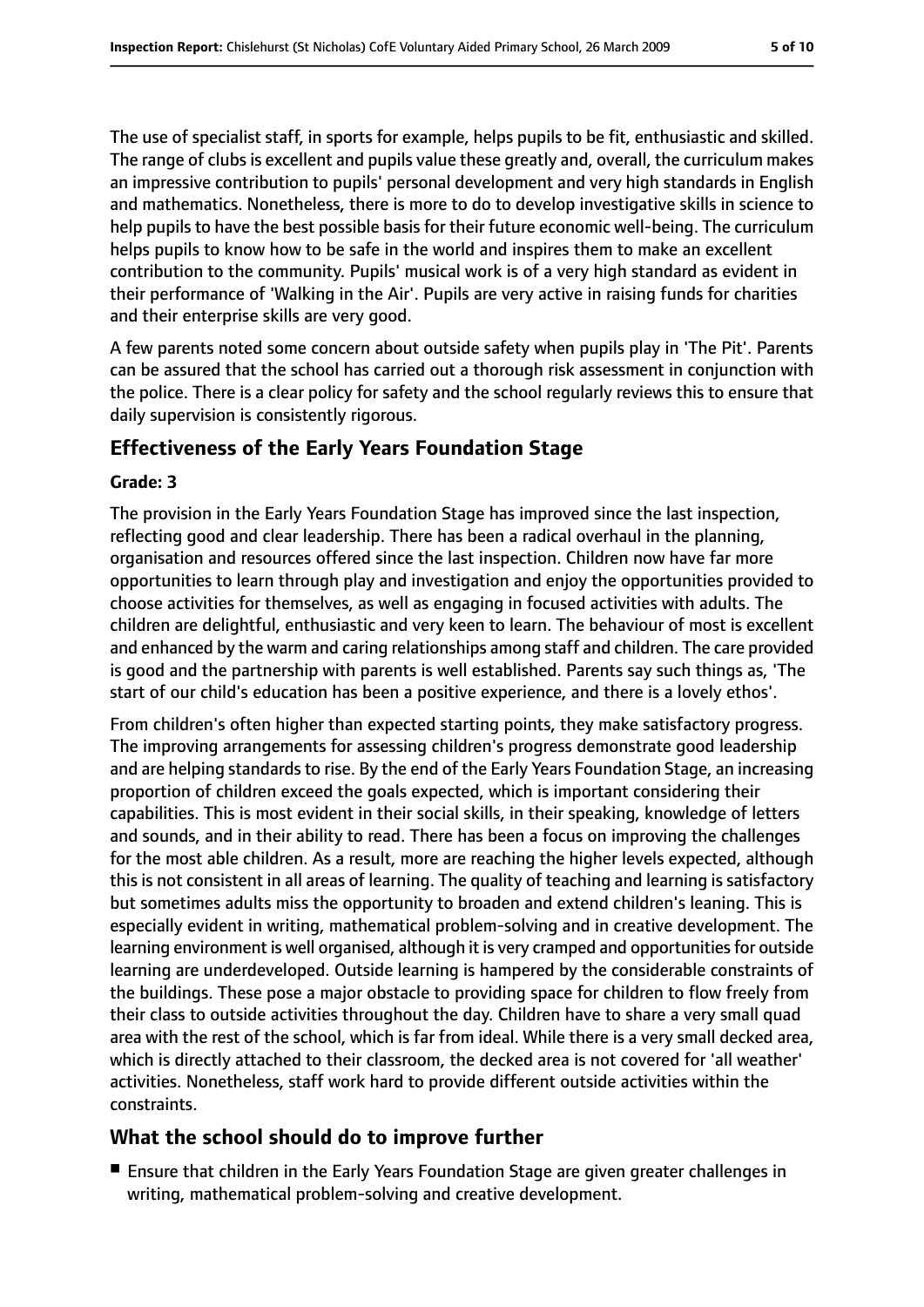■ Increase scientific investigation activities so that pupils can explore things in greater depth.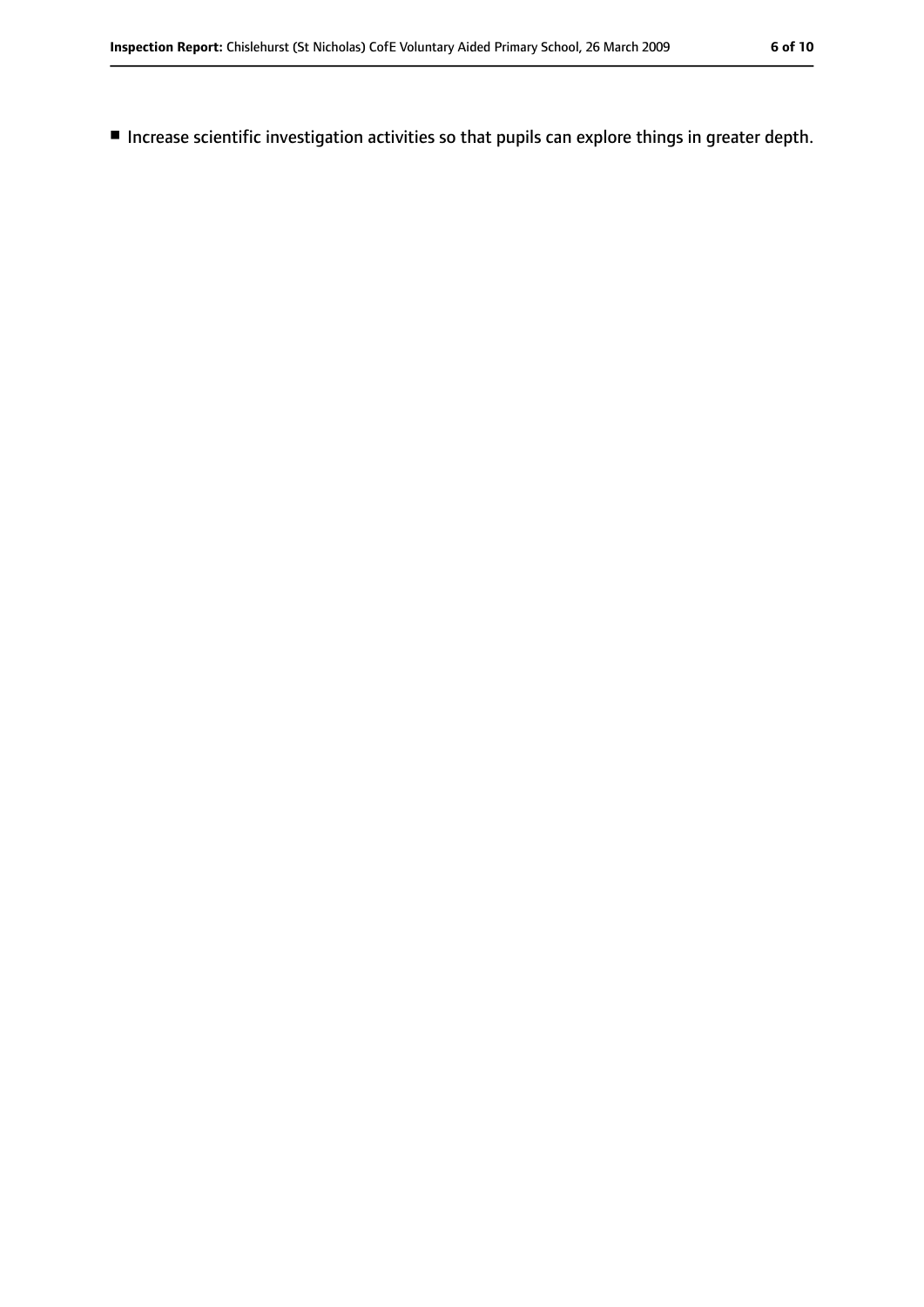**Any complaints about the inspection or the report should be made following the procedures set out in the guidance 'Complaints about school inspection', which is available from Ofsted's website: www.ofsted.gov.uk.**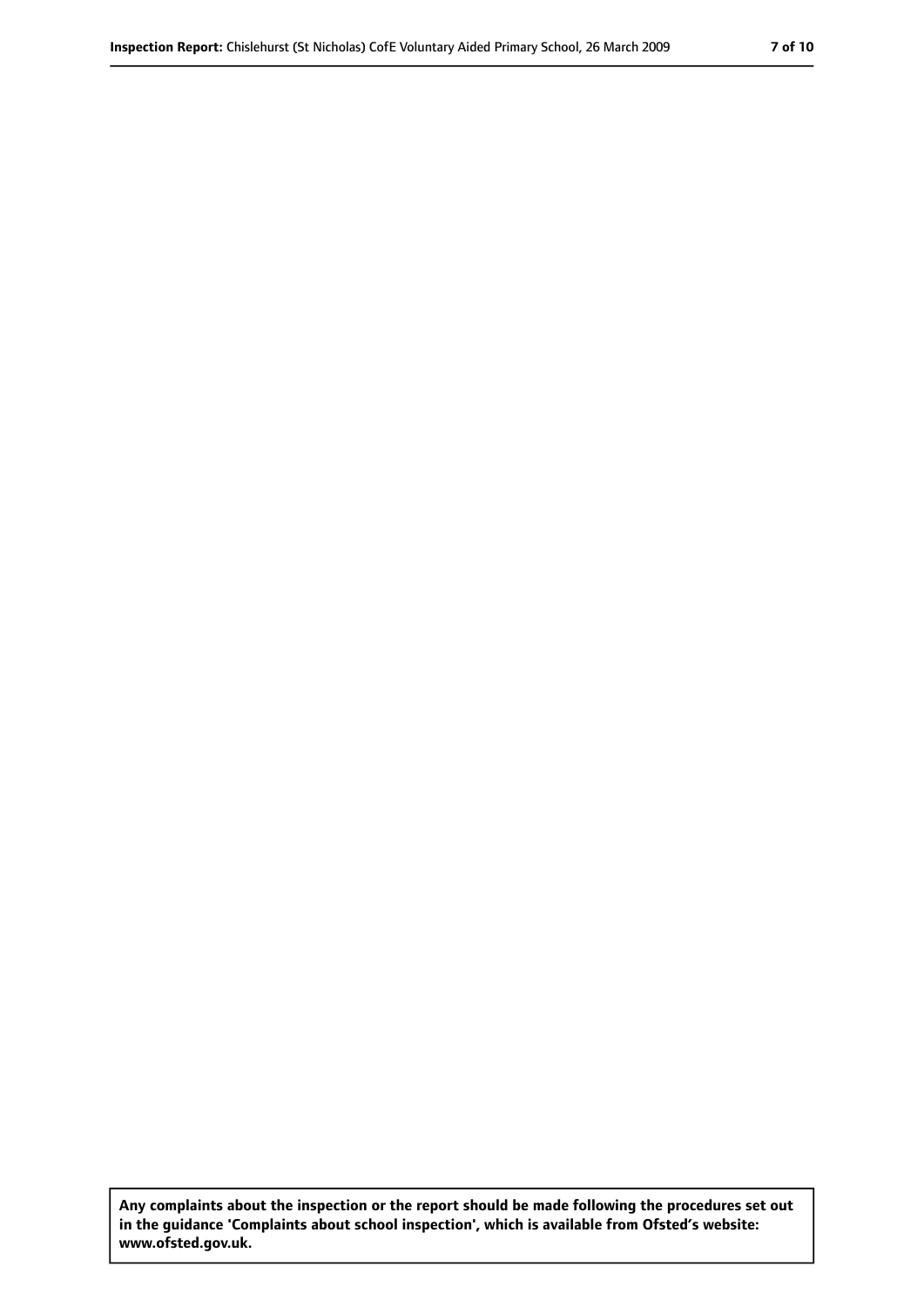## **Inspection judgements**

| $^{\backprime}$ Key to judgements: grade 1 is outstanding, grade 2 good, grade 3 satisfactory, and | <b>School</b>  |
|----------------------------------------------------------------------------------------------------|----------------|
| arade 4 inadequate                                                                                 | <b>Overall</b> |

#### **Overall effectiveness**

| How effective, efficient and inclusive is the provision of<br>education, integrated care and any extended services in meeting the<br>needs of learners? |     |
|---------------------------------------------------------------------------------------------------------------------------------------------------------|-----|
| Effective steps have been taken to promote improvement since the last<br>inspection                                                                     | Yes |
| How well does the school work in partnership with others to promote learners'<br>well being?                                                            |     |
| The capacity to make any necessary improvements                                                                                                         |     |

## **Effectiveness of the Early Years Foundation Stage**

| How effective is the provision in meeting the needs of children in the<br><b>EYFS?</b>       |  |
|----------------------------------------------------------------------------------------------|--|
| How well do children in the EYFS achieve?                                                    |  |
| How good are the overall personal development and well-being of the children<br>in the EYFS? |  |
| How effectively are children in the EYFS helped to learn and develop?                        |  |
| How effectively is the welfare of children in the EYFS promoted?                             |  |
| How effectively is provision in the EYFS led and managed?                                    |  |

#### **Achievement and standards**

| How well do learners achieve?                                                                                 |  |
|---------------------------------------------------------------------------------------------------------------|--|
| The standards <sup>1</sup> reached by learners                                                                |  |
| How well learners make progress, taking account of any significant variations  <br>between groups of learners |  |
| How well learners with learning difficulties and/or disabilities make progress                                |  |

#### **Annex A**

<sup>&</sup>lt;sup>1</sup>Grade 1 - Exceptionally and consistently high; Grade 2 - Generally above average with none significantly below average; Grade 3 - Broadly average to below average; Grade 4 - Exceptionally low.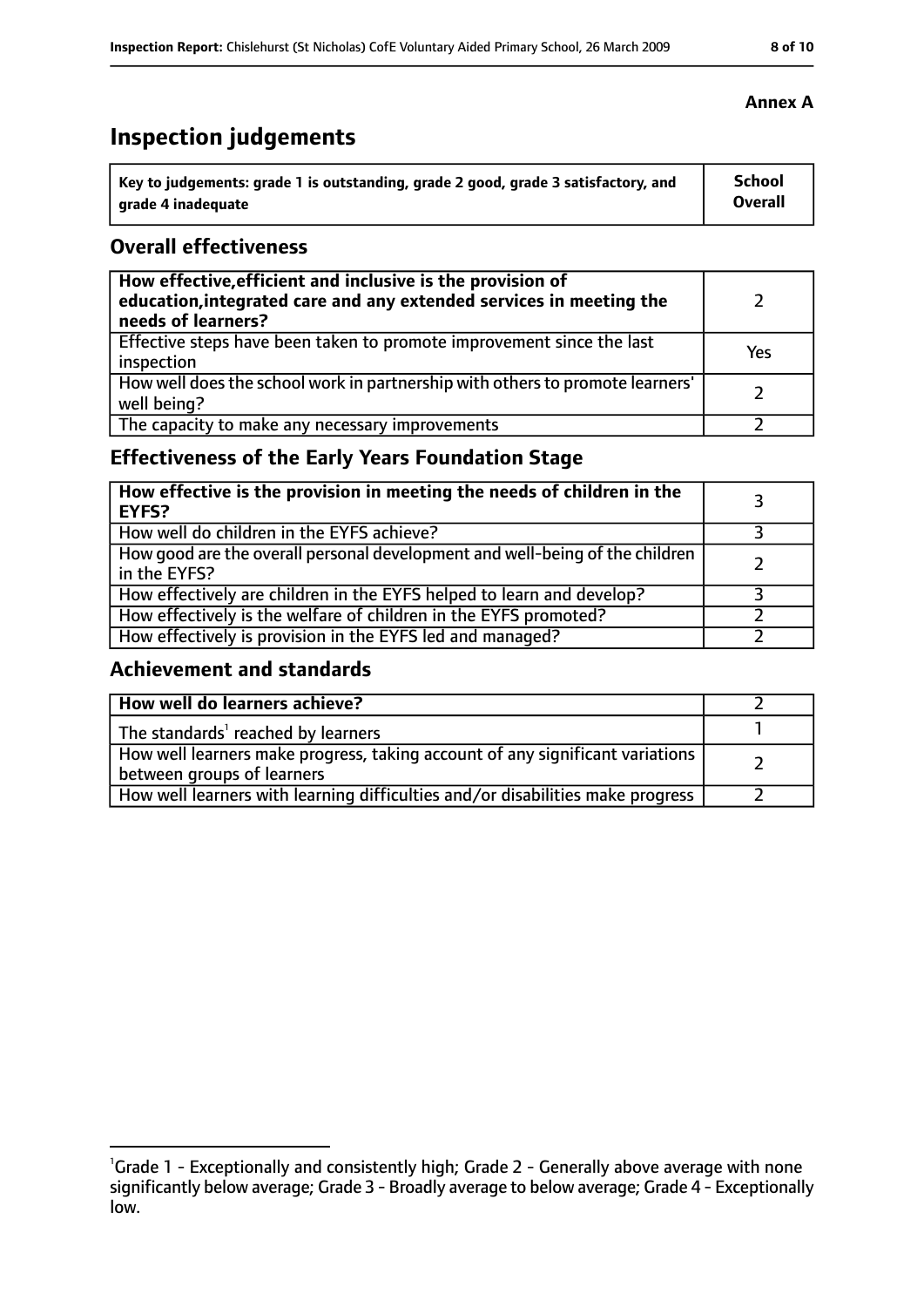## **Personal development and well-being**

| How good are the overall personal development and well-being of the<br>learners?                                 |  |
|------------------------------------------------------------------------------------------------------------------|--|
| The extent of learners' spiritual, moral, social and cultural development                                        |  |
| The extent to which learners adopt healthy lifestyles                                                            |  |
| The extent to which learners adopt safe practices                                                                |  |
| The extent to which learners enjoy their education                                                               |  |
| The attendance of learners                                                                                       |  |
| The behaviour of learners                                                                                        |  |
| The extent to which learners make a positive contribution to the community                                       |  |
| How well learners develop workplace and other skills that will contribute to<br>their future economic well-being |  |

## **The quality of provision**

| How effective are teaching and learning in meeting the full range of<br>learners' needs?              |  |
|-------------------------------------------------------------------------------------------------------|--|
| How well do the curriculum and other activities meet the range of needs and<br>interests of learners? |  |
| How well are learners cared for, quided and supported?                                                |  |

## **Leadership and management**

| How effective are leadership and management in raising achievement<br>and supporting all learners?                                              |           |
|-------------------------------------------------------------------------------------------------------------------------------------------------|-----------|
| How effectively leaders and managers at all levels set clear direction leading<br>to improvement and promote high quality of care and education |           |
| How effectively leaders and managers use challenging targets to raise standards                                                                 | フ         |
| The effectiveness of the school's self-evaluation                                                                                               |           |
| How well equality of opportunity is promoted and discrimination eliminated                                                                      |           |
| How well does the school contribute to community cohesion?                                                                                      |           |
| How effectively and efficiently resources, including staff, are deployed to<br>achieve value for money                                          |           |
| The extent to which governors and other supervisory boards discharge their<br>responsibilities                                                  |           |
| Do procedures for safequarding learners meet current government<br>requirements?                                                                | Yes       |
| Does this school require special measures?                                                                                                      | <b>No</b> |
| Does this school require a notice to improve?                                                                                                   | No        |